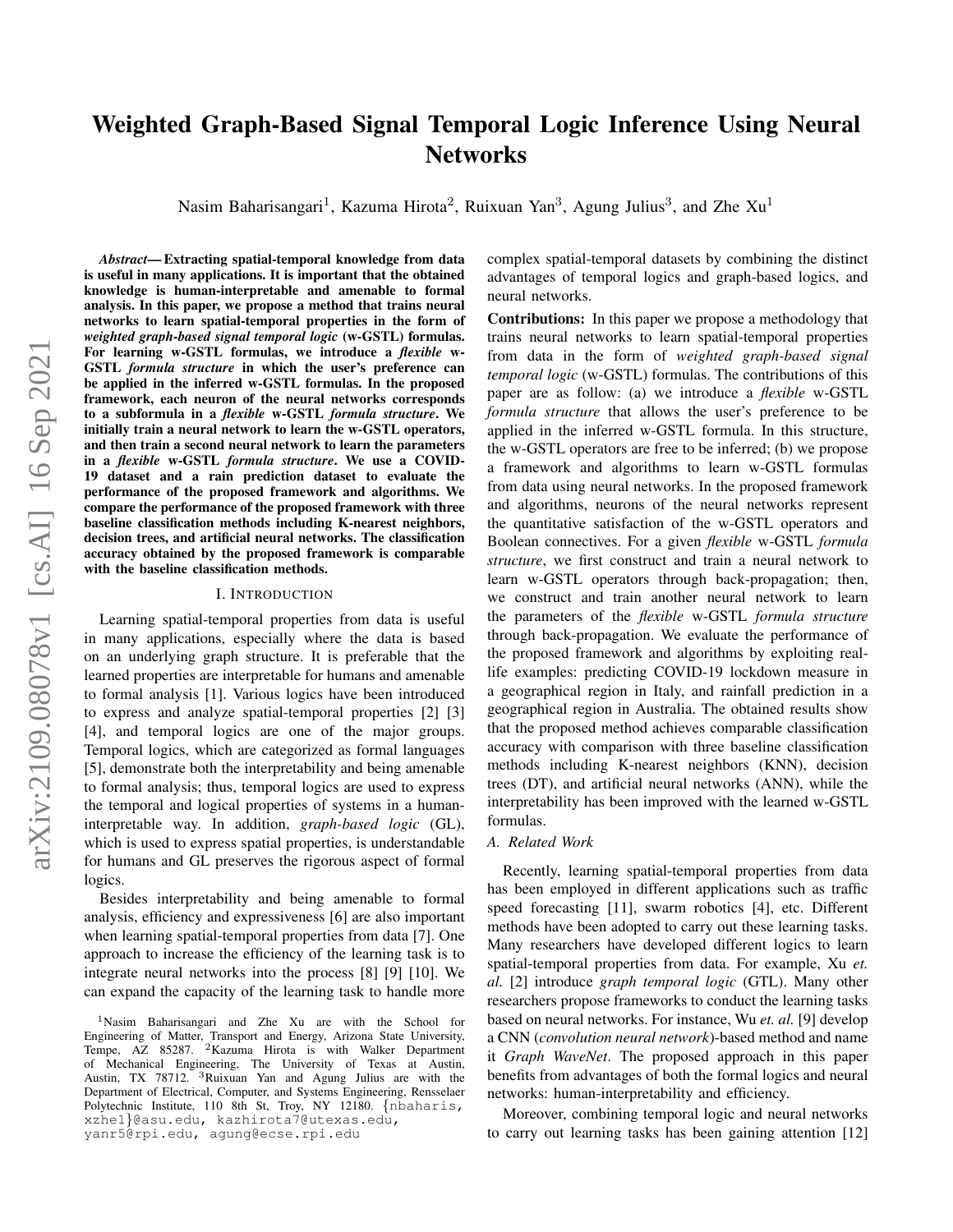[13] [14]. One way to realize this combination is through connecting the temporal operators and Boolean connectives to the activation functions in neural networks [14]. Most of the standard algorithms used to conduct logic inference solve a non-convex optimization problem to find parameters in the formula, where the loss function of a neural network is not differentiable with respect to the parameters at every point. In [12], Yan *et. al.* propose a loss function that addresses the differentiability issue.

#### II. PRELIMINARIES

**Graph:** We denote a graph by  $G = (V, E)$ , where  $V = \{v_1, v_2, ..., v_{n_N}\}\$ is a finite set of nodes,  $E =$  $\{e_1, e_2, ..., e_{n_E}\}\$ is a finite set of edges, and  $n_N, n_E \in \mathbb{N}$  =  $\{1, 2, ...\}$ . We also denote a set of (possibly infinite) node values by  $\mathcal{Z}$ , where  $\mathcal{Z} \subseteq \mathbb{R}$ .

**Graph-based trajectory:** We define a finite  $d$ -dimensional *graph-based trajectory*  $g: V \times \mathbb{T} \to \mathcal{Z}^d$  that assigns a node value for each node v at time-step  $k \in \mathbb{T} = \{0, 1, 2, ..., J\},\$ where T is a finite discrete time domain and  $J \in \mathbb{N}$ . We also denote the value of the d-th dimension of the graph-based trajectory g at time-step k and node v by  $g^d(v, k)$ . A time interval is denoted by  $I = [k_1, k_2] = \{k' | k_1 \le k_2, k_1, k_2 \in$  $\mathbb{T}$ , and  $k + I$  denotes the time interval  $[k + k_1, k + k_2]$ .

## III. WEIGHTED GRAPH-BASED SIGNAL TEMPORAL LOGIC

In this section, we introduce *weighted graph-based signal temporal logic* (w-GSTL) as the weighted extension of *graph-based logic* (GL) which is modified from *graph temporal logic* in [2].

## <span id="page-1-0"></span>*A. Graph-Based Logic*

In this subsection, we define the syntax and Boolean semantics of *graph-based logic* (GL) formulas. For GL formulas, we define  $\bigcirc_{N}v$  to denote the set of neighbors of a node  $v$ , where the subscript N stands for "neighbor". The number of the neighbors of the node  $v$  is denoted by  $|\bigcap_{N} v|$ . We define the syntax of GL formulas as follows.

$$
\phi_{\mathcal{G}} := \top |\pi| \neg \phi_{\mathcal{G}} |\phi_{\mathcal{G}}^1 \wedge \phi_{\mathcal{G}}^2| \forall_{\mathcal{G}} \bigcirc_{N} \phi_{\mathcal{G}} |\exists_{\mathcal{G}} \bigcirc_{N} \phi_{\mathcal{G}},
$$

where  $\top$  stands for the Boolean constant True,  $\pi$  is an atomic predicate in the form of an inequality  $f(g(v, k)) > 0$ in the form  $f(g(v,k)) = \mathbf{a_S}^T g(v,k) - c$ ,  $\mathbf{a_S} \in \mathbb{R}^d$ , and  $c \in \mathbb{R}$ ; ¬ (negation) and  $\wedge$  (conjunction) are standard Boolean connectives;  $\forall g$  is a GL operator called *graphbased universal quantifier* and  $\forall g$  ( $\cap$ <sub>N</sub> $\phi$ <sup>*G*</sup> reads as "all the neighbors of the current node satisfy  $\phi_{\mathcal{G}}$ ";  $\exists_{\mathcal{G}}$  is a GL operator called *graph-based existential quantifier* and  $\exists q \bigcirc_R \phi_q$ reads as "there exists at least one neighbor of the current node that satisfies  $\phi_{\mathcal{G}}$ ". We define the Boolean semantics of GL formulas as follows.

$$
(g, v, k) \models \pi \text{ iff } f(g(v, k)) > 0
$$
  

$$
(g, v, k) \models \neg \phi_{\mathcal{G}} \text{ iff } (g, v, k) \not\models \phi_{\mathcal{G}},
$$
  

$$
(g, v, k) \models \phi_{\mathcal{G}}^1 \land \phi_{\mathcal{G}}^2 \text{ iff } (g, v, k) \models \phi_{\mathcal{G}}^1 \text{ and }
$$
  

$$
(g, v, k) \models \phi_{\mathcal{G}}^2,
$$

 $(g, v, k) \models \exists g \bigcirc_{N} \phi_{\mathcal{G}}$  iff  $\exists \hat{v} \in \bigcirc_{N} v$  s.t.  $(g, \hat{v}, k) \models \phi_{\mathcal{G}}$ ,  $(g, v, k) \models \forall g \bigcirc_N \phi_g$  iff  $\forall \hat{v} \in \bigcirc_N v$  s.t.  $(g, \hat{v}, k) \models \phi_g$ .

<span id="page-1-1"></span>

Fig. 1: A graph-based trajectory  $g$  on an undirected graph  $G = (V, E)$  with  $V = \{v_1, v_2, ..., v_6\}$  and  $E =$  $\{e_1, e_2, ..., e_7\}$ . Blue numbers indicate the node values at a fixed time-step  $k$ .

The quantitative satisfaction of graph-based logic formulas at node  $v$  and at time-step  $k$  is defined as follows.

$$
r(g, v, \pi, k) = f(g(v, k)),
$$
  
\n
$$
r(g, v, \neg \phi_{\mathcal{G}}, k) = -r(g, v, \phi_{\mathcal{G}}, k),
$$
  
\n
$$
r(g, v, \phi_{\mathcal{G}}^1 \land \phi_{\mathcal{G}}^2, k) = \min(r(g, v, \phi_{\mathcal{G}}^1, k), r(g, v, \phi_{\mathcal{G}}^2, k)),
$$
  
\n
$$
r(g, v, \forall g \bigcirc_N \phi_{\mathcal{G}}, k) = \min_{\hat{v} \in \bigcirc_N v} r(g, \hat{v}, \phi_{\mathcal{G}}, k),
$$
  
\n
$$
r(g, v, \exists g \bigcirc_N \phi_{\mathcal{G}}, k) = \max_{\hat{v} \in \bigcirc_N v} r(g, \hat{v}, \phi_{\mathcal{G}}, k).
$$

#### *B. Graph-Based Signal Temporal Logic*

*Signal temporal logic* (STL) is one type of temporal logics, which deals with real-valued data over real-time domain [15]. STL is used in learning temporal properties from data [16]. In this paper, we extend STL to *graph-based signal temporal logic* (GSTL) formulas to express the temporal properties that are related to a given node or a set of nodes in a graph G. The syntax of GSTL formula  $\phi$  is defined recursively as follows.  $\phi := \phi_{\mathcal{G}} \mid \neg \phi \mid \phi^1 \wedge \phi^2 \mid \mathbf{G}_I \, \phi \mid \mathbf{F}_I \, \phi,$ 

where  $\phi_{\mathcal{G}}$  is a GL formula,  $\neg$  (negation) and  $\wedge$  (conjunction) are standard Boolean connectives,  $G_I$  is the temporal operator "always", and  $F_I$  is the temporal operator "eventually". The Boolean semantics of GSTL is based on the Boolean semantics of STL [15] and is evaluated using graph-based trajectories. The Boolean semantics of  $\phi_G$  is as described in Subsection [III-A.](#page-1-0)

**Example 1.** In Figure [1,](#page-1-1)  $\bigcirc_{N}v_{4} = \{v_{1}, v_{3}, v_{5}, v_{6}\},$  and *graph-based trajectory* g *satisfies the GL formula*  $\exists q \bigcap N$  $(g > 2)$  *only at node*  $v_4$ *. For the time interval*  $I = [1, 3]$ *, if the node value of node*  $v_6$  *stays greater than* 2 *in the time interval*  $k+I$ *, then the GSTL formula*  $\mathbf{G}_{[1,3]}(\exists \mathbf{g} \bigcirc_N (g > 2))$ *is satisfied by graph-based trajectory g at node*  $v_4$ *.* 

#### *C. Weighted Graph-Based Signal Temporal Logic*

An extension of STL is *weighted STL* (wSTL), where we assign a weight to each subformula of an wSTL formula based on its importance [17] [12]. We refer to these weights as *importance weights*. In this paper, we extend wSTL to *weighted* GSTL (w-GSTL). In w-GSTL, in addition to defining importance weights for the subformulas, we define the importance weights for both the temporal operators and the GL operators. In other words, we assign an importance weight to each time-step  $k \in I$ , and we assign an importance weight to each neighbor node  $\hat{v} \in \bigcap_{N} v$  of a node v. We define the syntax of w-GSTL formulas as follows.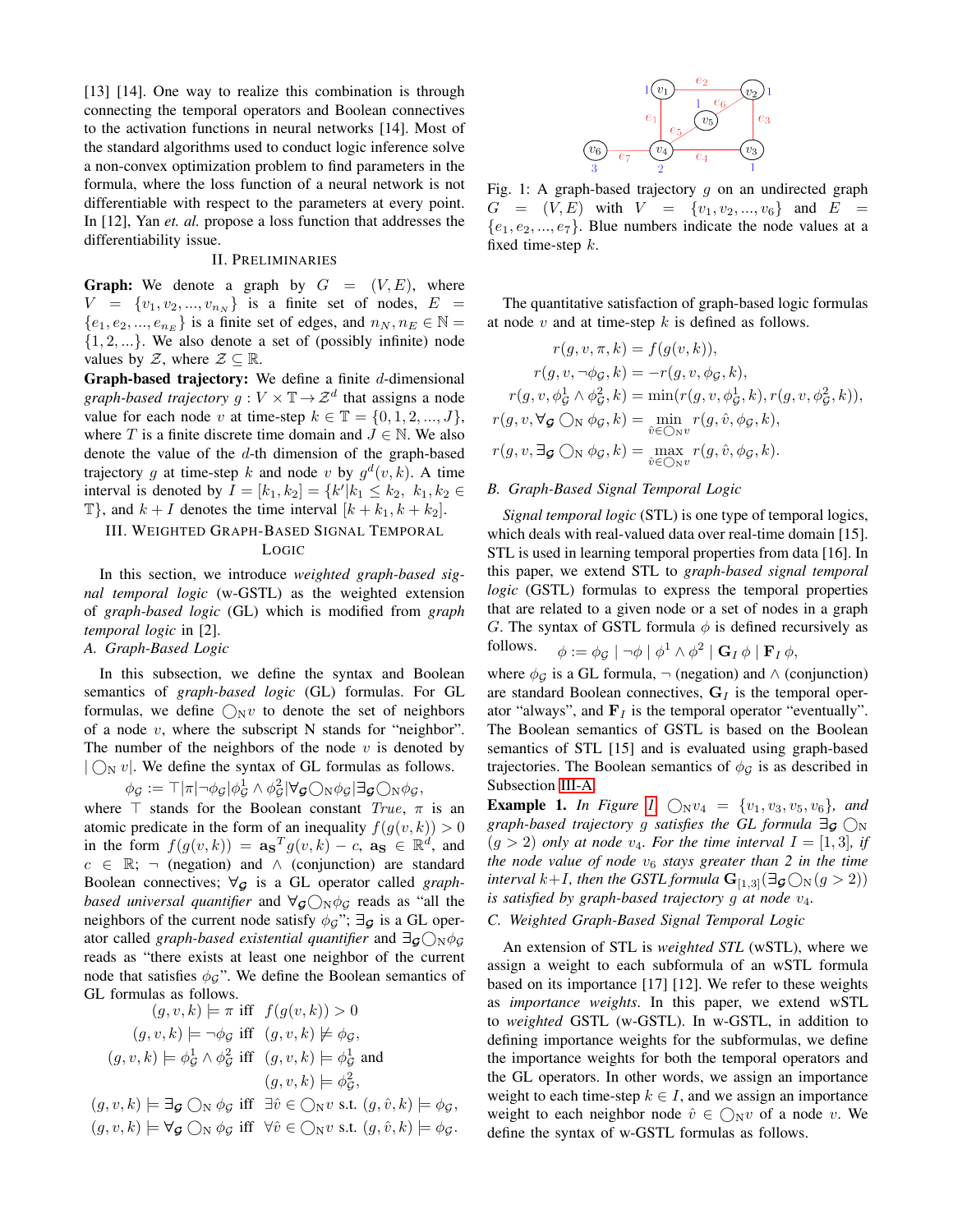$$
\tilde{\phi}:= {}^w \tilde{\phi}_{\mathcal{G}}\mid \neg \tilde{\phi}\mid {}^{w_1} \tilde{\phi}^1 \wedge {}^{w_2} \tilde{\phi}^2\mid \mathbf{G}^{\mathbf{\Omega}}_I\ \tilde{\phi}\mid \mathbf{F}^{\mathbf{\Omega}}_I\ \tilde{\phi},
$$

where  $w_1$  and  $w_2$  are positive importance weights on  $w_1 \phi^1$ and  $^{w_1} \tilde{\phi}^2$ , respectively;  $\Omega = [w_{k_1+1}, w_{k_1+2}, ..., w_{k_2}]^T \in$  $\mathbb{R}^{k_2-k_1+1}$  assigns a positive weight  $w_{k'}$  to  $k' \in [k_1, k_2]$  in the temporal operators;  $\mathcal{W} = [w_1, w_2, ..., w_{\vert \bigcirc_N v \vert}]^T \in \mathbb{R}^{\vert \bigcirc_N v \vert}$ assigns a positive weight to each  $\hat{v} \in \bigcirc_{N} v$ . In the syntax of w-GSTL formulas,  $\omega \phi_G$  is defined as follows.

$$
{}^w\tilde\phi_{\mathcal G}:={\top}\mid \pi\mid \neg {}^w\tilde\phi_{\mathcal G}\mid {}^{w_1}\tilde\phi_{\mathcal G}^1\wedge {}^{w_2}\tilde\phi_{\mathcal G}^2\mid \forall_{\mathcal G}\bigcirc \mathsf{N}^{\mathcal W}\tilde\phi_{\mathcal G}\\ \mid \exists_{\mathcal G}\bigcirc \mathsf{N}^{\mathcal W}\tilde\phi_{\mathcal G}
$$

#### IV. WEIGHTED GRAPH-BASED SIGNAL TEMPORAL LOGIC AND NEURAL NETWORKS

In this section, we formalize the problem of classifying graph-based trajectories by inferring w-GSTL formulas using neural networks. We denote a set of labeled graph-based trajectories by  $\mathcal{D} = \{(g_i, l_i)\}_{i=1}^{N_{\mathcal{D}}}$ , and a time horizon by  $H = [0, h]$  (where  $h \in \mathbb{T}$ ). We assume that the set  $\mathcal{D}$  is composed of two subsets: positive subset  $\mathcal{D}_P = \{g_i | l_i =$  $+1$ } which contains the graph-based trajectories representing the desired behavior, and negative subset  $\mathcal{D}_N = \{g_i | l_i =$ −1} which contains the graph-based trajectories representing the undesired behavior. For the cardinality of the defined sets, we have  $|\mathcal{D}_P| = \tilde{p}, |\mathcal{D}_N| = \tilde{n}$ , and  $N_{\mathcal{D}} = \tilde{p} + \tilde{n}$ . Inspired by [16], we define the following.

Definition 1. *We define a w-GSTL formula structure, denoted by F, as a w-GSTL formula in which the importance weights of the subformulas and the variables of the atomic predicates, and the importance weights of the GL operators and the temporal operators are replaced by free parameters. In this structure, we assume that we always have at least one temporal operator and one GL operator.*

Definition 2. *We define a flexible w-GSTL formula structure F*<sup>f</sup> *as a flexible extension of w-GSTL formula structure such that the types of the temporal operators and the types of the GL operators are to be inferred from data; but the types of the Boolean connectives in the structure are fixed. In this structure, we represent the set of GL operators as a set*  $P_{GL} = \{ \forall g, \exists g \}$  *from which the proper operator is to be inferred from data. Similarly, we represent the set of temporal operators as a set*  $P_{temporal} = {\mathbf{F}_I^{\Omega}, \mathbf{G}_I^{\Omega}}.$ 

**Example 2.** In the flexible w-GSTL formula structure  $\mathcal{F}_f :=$  $\frac{w_1}{p_{temporal}}(P_{GL} \bigcirc_N^{\mathbf{W}} \pi_1)$ ) $\vee w_2(P_{temporal}^{\mathbf{\Omega}_2}(P_{GL} \bigcirc_N^{\mathbf{W}} \pi_2)),$  the *types of the temporal operators and the GL operators, the importance weights of the subformulas and the variables of the atomic predicates*  $\pi_1$  *and*  $\pi_2$ *, and the importance weights of the GL operators and the temporal operators are to be inferred from data, but the Boolean connective* ∨ *is fixed.*

After determining the proper w-GSTL operators in a given  $\mathcal{F}_f$ , we obtain a w-GSTL formula  $\phi$  that is consistent with  $\mathcal{F}_{f}$ .

<span id="page-2-0"></span>Problem 1. *Given a set of labeled graph-based trajectories*  $D = \{(g_i, l_i)\}_{i=1}^{N_{\mathcal{D}}}$  and a flexible w-GSTL formula structure  $\mathcal{F}_f$ , infer a w-GSTL formula  $\phi$  *(i.e., select the w-GSTL operators and compute the parameters of that structure) to*

#### *classify* D *such that the classification accuracy is maximized.*

In order to solve Problem [1,](#page-2-0) we introduce w-GSTL neural networks (w-GSTL-NN) which combines the characteristics of w-GSTL and neural networks. In the first step, we construct and train a w-GSTL-NN to learn the proper w-GSTL operators in the flexible w-GSTL formula structure  $\mathcal{F}_f$ . In the second step, we construct and train another w-GSTL-NN to learn the parameters in  $\mathcal{F}_f$ . In w-GSTL-NN, we combine the activation functions in a neural network with the quantitative satisfaction of w-GSTL. We define the quantitative satisfaction of a w-GSTL formula  $\phi$  as follows [12].

$$
\begin{split} r^{\rm w}(g,v,\pi,k) &= f(g(v,k)),\\ r^{\rm w}(g,v,\neg\tilde{\phi},k) &= -r^{\rm w}(g,v,\tilde{\phi},k),\\ r^{\rm w}(g,v,\overset{w_1}{\phi^1}\wedge\overset{w_2}{\phi^2},k) &= \otimes^{\wedge}\left(\{w_i,r^{\rm w}(g,v,\tilde{\phi}^i,k)\}_{i=1,2}\right),\\ r^{\rm w}(g,v,\overset{w_1}{\phi^1}\vee\overset{w_2}{\phi^2},k) &= \otimes^{\vee}\left(\{w_i,r^{\rm w}(g,v,\tilde{\phi}^i,k)\}_{i=1,2}\right),\\ r^{\rm w}(g,v,\mathbf{G}^{\Omega}_I\tilde{\phi},k) &= \otimes^{\mathbf{G}}(\Omega,\{r^{\rm w}(g,v,\tilde{\phi},i)\}_{i\in k+I}),\\ r^{\rm w}(g,v,\mathbf{F}^{\Omega}_I\tilde{\phi},k) &= \otimes^{\mathbf{F}}(\Omega,\{r^{\rm w}(g,v,\tilde{\phi},i)\}_{i\in k+I}),\\ r^{\rm w}(g,v,\forall g\bigcirc{\mathbf{W}}_{\mathbf{W}}\tilde{\phi}_{\mathbf{G}},k) &= \otimes^{\forall g}(\mathbf{W},\{r^{\rm w}(g,\hat{v},\tilde{\phi}_{\mathbf{G}},k)\}_{\hat{v}\in\bigcirc{\mathbf{N}^{\rm v}}},\\ r^{\rm w}(g,v,\exists g\bigcirc{\mathbf{W}}_{\mathbf{W}}\tilde{\phi}_{\mathbf{G}},k) &= \otimes^{\exists g}(\mathbf{W},\{r^{\rm w}(g,\hat{v},\tilde{\phi}_{\mathbf{G}},k)\}_{\hat{v}\in\bigcirc{\mathbf{N}^{\rm v}}}),\\ &\}^{\hat{v}}_{\mathbf{C}}\infty_{\mathbf{N}^{\rm v}}, \end{split}
$$

where  $\otimes^{\wedge}, \otimes^{\vee} : \mathbb{R}^2_{>0} \times \mathbb{R}^2 \to \mathbb{R}, \otimes^{\mathbf{G}}, \otimes^{\mathbf{F}} : \mathbb{R}^{k_2-k_1+1}_{>0} \times$  $\mathbb{R}^{k_2-k_1+1} \to \mathbb{R}$ , and  $\otimes^{\forall g}$ ,  $\otimes^{\exists g} : \mathbb{R}_{>0}^{|\bigcirc{\mathrm{N}} v|} \times \mathbb{R}_{\sim}^{|\bigcirc{\mathrm{N}} v|} \to \mathbb{R}$  are activation functions corresponding to  $\wedge$ ,  $\vee$ ,  $\mathbf{G}_I^{\mathbf{\Omega}}, \mathbf{F}_I^{\mathbf{\Omega}}, \forall_{\mathcal{G}}$ , and ∃<sup>G</sup> operators, respectively. We denote an activation function with  $\otimes^i$ , where  $i \in \mathcal{A} = \{ \wedge, \vee, \mathbf{G}, \mathbf{F}, \forall \mathbf{g}, \exists \mathbf{g} \}.$ 

For defining the activation functions, we use the variable σ, where σ is a positive real number. We define the activation function corresponding to each operator in the set  $A$  as follows.

$$
\begin{split} \otimes^{\wedge}(\{w_i, r^{\mathrm{w}}(g, v, \tilde{\phi}^i, k)\}_{i=1,2}, \sigma) &= \frac{\sum_{m=1}^2 \overline{w}_m s_m r_m}{\sum_{m=1}^2 \overline{w}_m s_m}, \\ \otimes^{\vee}(\{w_i, r^{\mathrm{w}}(g, v, \tilde{\phi}^i, k)\}_{i=1,2}, \sigma) &= -\frac{\sum_{m=1}^2 \overline{w}_m s_m r_m}{\sum_{m=1}^2 \overline{w}_m s_m}, \\ \otimes^{\mathbf{G}}(\Omega, \{r^{\mathrm{w}}(g, v, \tilde{\phi}, i)\}_{i \in k+I}, \sigma) &= \frac{\sum_{m=k_1}^{k_2} \overline{w}_m s_m r_m}{\sum_{m=k_1}^{k_2} \overline{w}_m s_m}, \\ \otimes^{\mathbf{F}}(\Omega, \{r^{\mathrm{w}}(g, v, \tilde{\phi}, i)\}_{i \in k+I}, \sigma) &= \frac{\sum_{m=k_1}^{k_2} \overline{w}_m s_m r_m}{-\sum_{m=k_1}^{k_2} \overline{w}_m s_m r_m}, \\ \otimes^{\forall \sigma}(\mathbf{W}, \{r^{\mathrm{w}}(g, \hat{v}, \tilde{\phi}_{\mathcal{G}}, k)\}_{\hat{v} \in \bigcirc_{\mathrm{N}} v}, \sigma) &= \frac{\sum_{m=1}^{|\bigcirc_{\mathrm{N}} v|} \overline{w}_m s_m r_m}{\sum_{m=1}^{|\bigcirc_{\mathrm{N}} v|} \overline{w}_m s_m r_m}, \\ \otimes^{\exists \sigma}(\mathbf{W}, \{r^{\mathrm{w}}(g, \hat{v}, \tilde{\phi}_{\mathcal{G}}, k)\}_{\hat{v} \in \bigcirc_{\mathrm{N}} v}, \sigma) &= \frac{\sum_{m=1}^{|\bigcirc_{\mathrm{N}} v|} \overline{w}_m s_m r_m}{-\sum_{m=1}^{|\bigcirc_{\mathrm{N}} v|} \overline{w}_m s_m r_m}}{\sum_{m=1}^{|\bigcirc_{\mathrm{N}} v|} \overline{w}_m s_m r_m}, \end{split}
$$

where  $\overline{w}_m$  is the normalized weight and  $I = [k_1, k_2]$ ; in the activation functions of ∧ and ∨ Boolean connectives,  $\overline{w}_m = w_m / \sum_{j=1}^2 w_j$ ; In the activation functions of  $\mathbf{G}_I^{\Omega}$  and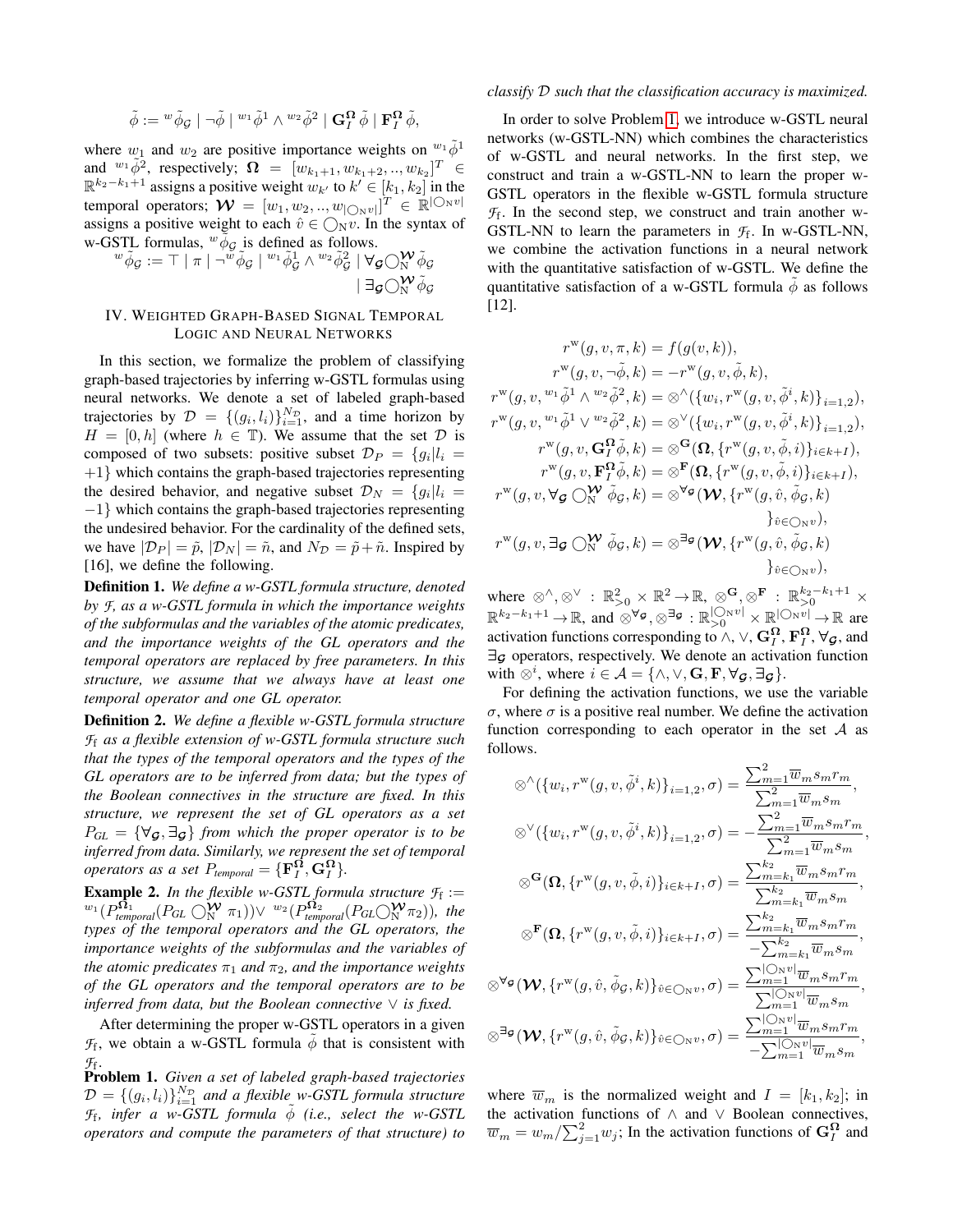$\mathbf{F}_I^{\Omega}$  operators,  $\overline{w}_m = w_m / \sum_{j=k_1}^{k_2} w_j$ ; in  $\forall g$  and  $\exists g$  graph operators,  $\overline{w}_m = w_m / \sum_{j=1}^{\lfloor \text{O}_{\text{N}} v \rfloor} w_j$ ; in the activation function of  $\wedge$  operator,  $r_m = r^w(g, v, \tilde{\phi}^m, k)$ ; in the activation function of  $\vee$  operator,  $r_m = -r^{w}(g, v, \tilde{\phi}^m, k)$ ; in the activation function of  $\forall g$  operator,  $r_m = r^w(g, \hat{v}, \tilde{\phi}_g, k)$ ; in the activation function of  $\exists g$  operator,  $r_m = -r^w(g, \hat{v}, \tilde{\phi}_g, k)$ ; in the activation function of  $G_I^{\Omega}$  operator,  $r_m = r^w(g, v, \tilde{\phi}, m);$ and in the activation function of  $\mathbf{F}_I^{\Omega}$  operator,  $r_m$  =  $-r^w(g, v, \tilde{\phi}, m)$ ; in the activation functions of  $\wedge$  and  $\vee$ operators,  $s_m = e^{-\frac{r_m}{\sigma}} / \sum_{l=1}^2 e^{-\frac{r_l}{\sigma}}$ ; in the activation functions of  $\mathbf{G}_I^{\Omega}$  and  $\mathbf{F}_I^{\Omega}$  operators,  $s_m = e^{-\frac{rm}{\sigma}} / \sum_{l=k_1}^{k_2} e^{-\frac{r_l}{\sigma}};$ in the activation functions of  $\forall g$  and  $\exists g$  operators,  $s_m$  =  $e^{-\frac{r_m}{\sigma}} / \sum_{l=1}^{\lfloor \bigcirc_N v \rfloor} e^{-\frac{r_l}{\sigma}}$  [12].

## V. METHODOLOGY

In this section, we introduce a framework and algorithms to solve Problem [1](#page-2-0) for a given flexible w-GSTL formula structure  $\mathcal{F}_f$  with M undetermined temporal operators and L undetermined GL operators using w-GSTL-NN. For the training of w-GSTL-NN, we design a loss function to meet the following two requirements: 1) the loss should be small when the inferred formula is satisfied by graph-based trajectories in  $\mathcal{D}^P$  and violated by the graph-based trajectories in  $\mathcal{D}^{N}$ ; 2) the loss should be large when the inferred formula is not satisfied by the graph-based trajectories in  $\mathcal{D}^P$  and not violated by the graph-based trajectories in  $\mathcal{D}^{N}$ . We define the loss function as follows [12].

$$
J(\tilde{\phi}) = \sum_{i=1}^{N_{\mathcal{D}}} e^{-\eta l_i r^{\mathbf{w}}(g_i, \tilde{\phi})},\tag{1}
$$

where  $g_i$  denotes the *i*-th graph-based trajectory in  $D$ , and  $\eta > 0$  is a tuning parameter.  $J(\phi)$  is small for the cases where  $l_i r^{\mathbf{w}}(g_i, \tilde{\phi}) > 0$  and increases exponentially when  $l_i r^{\mathbf{w}}(g_i, \tilde{\phi}) < 0.$ 

We compute a w-GSTL formula in two steps: 1) determining the proper temporal and GL operators in the given flexible w-GSTL formula structure  $\mathcal{F}_f$ ; 2) learning the parameters of the flexible w-GSTL formula structure *F*<sup>f</sup> . For each step, we construct and train a separate w-GSTL-NN.

Algorithm [1](#page-3-0) illustrates the two-step procedure of learning a w-GSTL formula from a given set of labeled graph-based trajectories  $D$  and a given flexible w-GSTL formula structure *F*f .

Step 1: In step 1, we initialize two sets of coefficients: (a)  ${b_i}_{i=1}^M$  corresponding to M undetermined temporal operators; (b)  ${b'_{i'}\}_{i'=1}^L$  corresponding to L undetermined GL operators, where  $b_i, b'_{i'} \in \mathbb{R}$  (Line 3 in Alg. [1\)](#page-3-0). In this step, for the activation functions of  $G_I^{\Omega}$  and  $\mathbf{F}_I^{\Omega}$ , we define the coefficients  $c_{\mathbf{G}} = +1$  and  $c_{\mathbf{F}} = -1$ , respectively. Similarly, for the activation functions of  $\forall$ G and  $\exists$ G, we define the coefficients  $c_{\forall g} = +1$   $c_{\exists g} = -1$ , respectively. We construct and train a w-GSTL-NN (demonstrated in Alg. [2\)](#page-4-0) to learn  $\{b_i\}_{i=1}^M$  and  $\{b'_{i'}\}_{i'=1}^L$  (Line 4 in Alg. [1\)](#page-3-0). For each undetermined temporal operator, the sign of the returned  $b_i$  determines the proper selection from the set  $P_{temporal}$ . In other words, if  $b_i \geq 0$ , then we have  $b_i = c_G$ . This means the proper selection for the temporal operator corresponding

to  $b_i$  is  $G_I^{\Omega}$ . If  $b_i < 0$ , then  $\mathbf{F}_I^{\Omega}$  is the proper selection from the set  $P_{temporal}$  (Line 5 to 8 in Alg. [1\)](#page-3-0). Similarly, for each undetermined GL operator, the sign of the returned  $b'_{i'}$  determines the proper selection of the undetermined GL operator from the set  $P_{GL}$  (Lines 9 to 12 in Alg. [1\)](#page-3-0).

Step 2: After determining the proper operators, we construct and train another w-GSTL-NN (demonstrated in Alg. [2\)](#page-4-0) to learn parameters of the flexible w-GSTL formula structure  $\mathcal{F}_f$  including  $a_S$ , c, and all the importance weights in the flexible w-GSTL formula structure  $\mathcal{F}_f$  that we denote them by  $w^{\mathcal{F}_f}$  (Lines 13 to 16 in Alg. [2\)](#page-4-0).

Algorithm [2](#page-4-0) illustrates w-GSTL-NN that we use to learn w-GSTL formulas. In Algorithm [2,](#page-4-0) Parameters denotes a set of parameters that we calculate at each step of the two-step process of learning a w-GSTL formula. In step 1, Parameters includes  $\{b_i\}_{i=1}^M$  and  $\{b_{i'}\}_{i'=1}^L$ . In step 2, Parameters includes the parameters of the flexible w-GSTL formula structure  $\mathcal{F}_f$  (including  $\mathbf{a}_\mathbf{S}$ , c, and  $\mathbf{w}^{\mathcal{F}_f}$ ). In Algorithm [2,](#page-4-0) we denote the forward-propagation operation by  $F_{\text{forward}}(\mathcal{D}^k, \text{subf}(j), \otimes^i, \text{Parameters}),$  where  $\mathcal{D}^k$  denotes the selected mini-batch from the set  $D$ ,  $subf(j)$  is the jth subformula in  $\mathcal{F}_f$ ,  $\otimes^j$  is activation function corresponding to the w-GSTL operator or Boolean connective in  $subf(j)$ , Parameters is to be calculated, and  $r^w(g_i, \tilde{\phi})$  is the output of forward-propagation (Line 5 in Alg. [2\)](#page-4-0). More clearly, after determining the w-GSTL operators, w-GSTL-NN calculates the quantitative satisfaction of the inferred  $\phi$  with respect to  $g_i$  through forward-propagation. Also, We denote the back-propagation operation by  $F_{\text{backward}}(\mathcal{D}^k, Parameters)$ , where  $Parameters$  is to be updated (Line 8 in Alg. [2\)](#page-4-0). The proposed algorithms are implemented in a Python toolbox<sup>[1](#page-0-0)</sup>.

<span id="page-3-1"></span>

| Algorithm 1: Two-step procedure of inferring a w- |                                                                                                                                                                                 |  |  |  |
|---------------------------------------------------|---------------------------------------------------------------------------------------------------------------------------------------------------------------------------------|--|--|--|
|                                                   | GSTL formula                                                                                                                                                                    |  |  |  |
|                                                   | <b>Input:</b> a set of labeled graph-based trajectories $D$                                                                                                                     |  |  |  |
|                                                   | w-GSTL structure $\mathcal{F}_f$                                                                                                                                                |  |  |  |
|                                                   | number of iterations $K$                                                                                                                                                        |  |  |  |
|                                                   | number of subformulas $\mathcal J$                                                                                                                                              |  |  |  |
|                                                   | <b>Output:</b> Learned w-GSTL formula $\phi$                                                                                                                                    |  |  |  |
|                                                   | 1 Construct a w-GSTL-NN based on the given structure $f_f$                                                                                                                      |  |  |  |
|                                                   | 2 Initialize $w^{\mathcal{F}_f}$ , as and c                                                                                                                                     |  |  |  |
|                                                   | 3 Initialize $\{b_i\}_{i=1}^M$ , $\{b'_{i'}\}_{i=1}^L$ , respectively corresponding to                                                                                          |  |  |  |
|                                                   | $P_{\text{temporal}}$ and $P_{\text{GL}}$                                                                                                                                       |  |  |  |
|                                                   | 4 $\{b_i\}_{i=1}^M$ , $\{b'_{i'}\}_{i'=1}^L$ $\leftarrow$ W-GSTL-                                                                                                               |  |  |  |
|                                                   | $NN(\mathcal{D}, \mathcal{F}_f, K, \mathcal{J}, \{\{b_i\}_{i=1}^M, \{b'_{i'}\}_{i'=1}^L\})$                                                                                     |  |  |  |
|                                                   | 5 for $i = 1, , M$ do                                                                                                                                                           |  |  |  |
|                                                   | 6 if $b_i \geq 0$ then $b_i \leftarrow c_{\mathbf{G}}$<br>7 else $b_i \leftarrow c_{\mathbf{F}}$                                                                                |  |  |  |
|                                                   |                                                                                                                                                                                 |  |  |  |
|                                                   | s end for                                                                                                                                                                       |  |  |  |
|                                                   | 9 for $i' = 1, , L$ do                                                                                                                                                          |  |  |  |
|                                                   | 10 if $b'_{i'} \geq 0$ then $b'_{i'} \leftarrow c_{\forall g}$                                                                                                                  |  |  |  |
| 11                                                | <b>else</b> $b'_{i'} \leftarrow c_{\exists \sigma}$                                                                                                                             |  |  |  |
|                                                   | 12 end for                                                                                                                                                                      |  |  |  |
|                                                   | 13 $\mathcal{F} \leftarrow$ Selected operators from the $P_{\text{GL}}$ and the $P_{\text{temporal}}$                                                                           |  |  |  |
|                                                   | 14 $\mathbf{w}^{\mathcal{F}_{f}}, \mathbf{a}_{S}, c \leftarrow \text{w-GSTL-NN}(\mathcal{D}, \mathcal{F}, K, \mathcal{J}, \{\mathbf{w}^{\mathcal{F}_{f}}, \mathbf{a}_{S}, c\})$ |  |  |  |
|                                                   | $\mathbf{u} \in \mathbf{w}^{\mathcal{F}_{\mathrm{f}}}, \mathbf{a}_{\mathbf{S}}, c$                                                                                              |  |  |  |
|                                                   | 16 return $\phi$                                                                                                                                                                |  |  |  |
|                                                   |                                                                                                                                                                                 |  |  |  |

<span id="page-3-0"></span><sup>1</sup>https://github.com/kazhirota7/Graph-based-wSTLNN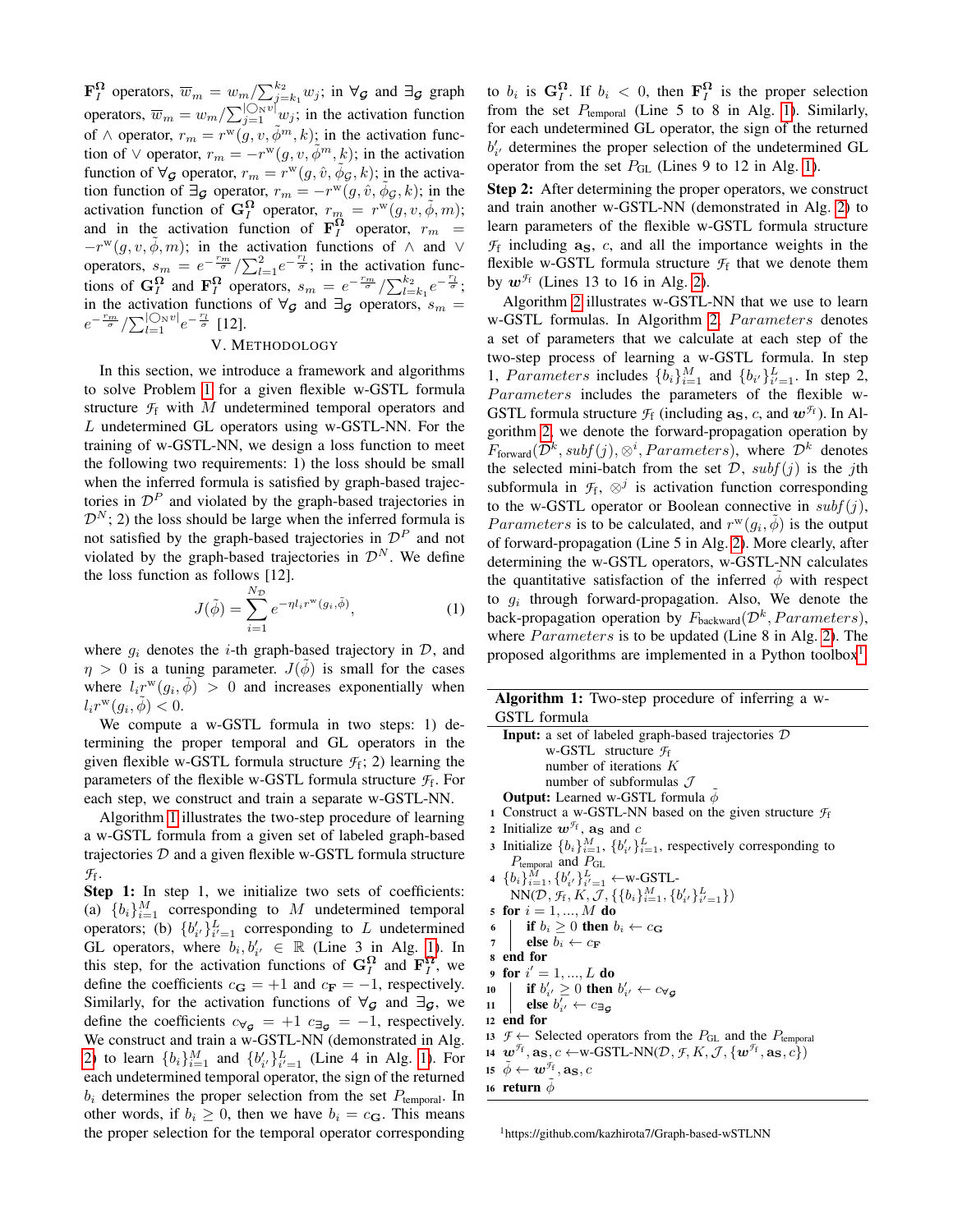Algorithm 2: w-GSTL-NN: neural network for learning w-GSTL formulas

|                         | <b>Input:</b> a set of labeled graph-based trajectories $D$                       |  |  |
|-------------------------|-----------------------------------------------------------------------------------|--|--|
|                         | flexible w-GSTL formula structure structure $\mathcal{F}_f$ (or                   |  |  |
|                         | a formula structure $\mathcal{F}$ )                                               |  |  |
|                         | number of iterations $K$                                                          |  |  |
|                         | number of subformulas $\mathcal J$                                                |  |  |
|                         | <b>Output:</b> Parameters                                                         |  |  |
|                         | 1 Construct a w-GSTL-NN based on the given structure $f_f$                        |  |  |
| $\overline{2}$          | for $k = 1, 2, , K$ do                                                            |  |  |
| 3                       | Select a mini-batch data $\mathcal{D}^k$ from $\mathcal D$                        |  |  |
| $\overline{\mathbf{4}}$ | <b>for</b> $j = 1, 2, , \mathcal{J}$ do                                           |  |  |
| 5                       | $Parameters \leftarrow$                                                           |  |  |
|                         | $F_{\text{forward}}(\mathcal{D}^k, \text{subf}(j), \otimes^j, \text{Parameters})$ |  |  |
| 6                       | end for                                                                           |  |  |
| 7                       | Compute $J(\phi)$ using (1)                                                       |  |  |
| 8                       | Parameters and $r^{\mathbf{w}}(q_i, \phi) \leftarrow$                             |  |  |
|                         | $F_{\text{backward}}(\mathcal{D}^k, Parameters)$                                  |  |  |
|                         | 9 end for                                                                         |  |  |
|                         | 10 <b>return</b> Parameters                                                       |  |  |
|                         |                                                                                   |  |  |

#### VI. CASE STUDIES

<span id="page-4-0"></span>In this section, we assess the performance of w-GSTL-NN. We first use a meteorological dataset in Australia to predict rainfall. Then, we predict the severity of lockdown measures using COVID-19 data in Italy. The performance of w-GSTL-NN is compared with some other standard classification algorithms. The flexible w-GSTL formula structure that we use for these two case studies is  $\mathcal{F}_f := {}^{w_1}(P_{GL} \bigcirc_N^{\mathbf{W}})$  $(P_{\text{temporal}}^{\Omega_1} \pi_1)$ )  $\vee (\neg^{w_2} (P_{\text{GL}} \bigcirc_N^{\mathbf{W}} (P_{\text{temporal}}^{\Omega_2} \pi_2))).$ 

#### *A. Case Study I: Rain Prediction*

In this subsection, we use w-GSTL-NN to predict rainfall in regions of Australia. The dataset is acquired from the Australian Government Bureau of Meteorology<sup>[2](#page-0-0)</sup> [18]. The dataset that we use is composed of weather-related data in 49 regions of Australia measured daily from March 1st, 2013 to June 25th, 2017, including minimum temperature  $(g<sup>1</sup>)$ , maximum temperature  $(g<sup>2</sup>)$ , amount of rainfall  $(g<sup>3</sup>)$ , evaporation  $(g^4)$ , sunshine  $(g^5)$ , wind gust speed  $(g^6)$ , wind speed at 9am  $(g^7)$ , wind speed at 3pm  $(g^8)$ , humidity at 9am  $(g^9)$ , humidity at 3pm  $(g^{10})$ , pressure at 9am  $(g^{11})$ , pressure at 3pm  $(g^{12})$ , cloud at 9am  $(g^{13})$ , cloud at 3pm  $(g^{14})$ , temperature at 9am  $(g^{15})$ , temperature at 3pm  $(g^{16})$ , and whether there was any rain on the given day (-1 or 1)  $(g^{17})$ . The criterion for the binary classification is the rain prediction for the following day (-1 for no rain, 1 for rain). We construct a graph structure of the Australian regions, considering any region within a 300 km radius of another region to be neighbors. We utilize the zero imputation method for missing values in the input data. The dataset is divided into a proportion of 0.8:0.2 for training dataset and testing dataset, respectively, resulting in 1262 total data points per region for training dataset and 316 total data points per region for the testing dataset.

For demonstration, we consider Albury and its neighbors: Wagga Wagga, Canberra, Tuggeranong, Mount Ginini, Bendigo, Sale, Melbourne Airport, Melbourne, and Watsonia. We set  $K_I$  consecutive days of data as one instance of dataset in our experiment. The dataset is passed through two separate neural networks. In the first step, we determine the temporal operators and the GL operators to be applied on  $I_i$ and  $I_{ii}$  intervals, respectively. In the second step, we learn the parameters of the flexible w-GSTL formula structure *F*<sup>f</sup> . In the experiment, we set  $K_I = 15$ ,  $I_i = [0, 6]$ ,  $I_{ii} = [7, 1]$ 14],  $\eta = 1$ , and  $\sigma = 1$ . The learned w-GSTL formula is as follows.

$$
\tilde{\phi} = {}^{w_1}(\exists \mathbf{g} \bigcirc \mathrm{N}{}^{\mathbf{W}}(\mathbf{G}^{\Omega_1}_{[0,6]}\pi)) \vee (\neg {}^{w_2}(\exists \mathbf{g} \bigcirc \mathrm{N}{}^{\mathbf{W}}(\mathbf{F}^{\Omega_2}_{[7,14]}\pi))),
$$

where the inferred predicate  $\pi$  is as follows,

$$
\pi := (0.0026g^{1} - 0.0040g^{2} + 0.0035g^{3} + 0.0057g^{4} - 0.0298g^{5} + 0.0080g^{6} + 0.0055g^{7} - 0.0015g^{8} + 0.0013g^{9} + 0.0102g^{10} - 0.0003g^{11} - 0.0006g^{12} + 0.0226g^{13} + 0.0222g^{14} - 0.0007g^{15} - 0.0056g^{16} + 0.0309g^{17} \le 0.6593),
$$

the temporal weights for  $I_i$  are as follows,<sup>[3](#page-0-0)</sup>

$$
\Omega_1 = [0.1087, 0.2210, 0.0655, 0.1927,
$$
  
0.0163, 0.1349, 0.2609],

the normalized spatial weights for Wagga Wagga, Canberra, Tuggeranong, Mount Ginini, Bendigo, Sale, Melbourne Airport, Melbourne, and Watsonia, respectively, are as follows,

$$
\mathbf{W} = [0.0443, 0.1439, 0.0319, 0.1930, 0.1299, 0.0000, 0.1984, 0.1719, 0.0867],
$$

and the normalized weights for the  $\vee$  operator are:  $w_1$  = 0.6891,  $w_2 = 0.3109$ .

We evaluate the performance of the proposed algorithm by applying some standard classification methods such as K-nearest neighbors (KNN) and decision tree (DT), and an artificial neural network (ANN) algorithm on the same dataset.

<span id="page-4-1"></span>

| Method                    | Accuracy $(\% )$ |
|---------------------------|------------------|
| Decision Tree             | 76.14            |
| K-Nearest Neighbors (KNN) | 81.04            |
| ANN (Sequential Model)    | 84.73            |
| w-GSTL-NN (this paper)    | 81.69            |

TABLE I: Classification accuracy on the rainfall dataset of 49 Australian regions.

w-GSTL-NN produces a higher accuracy than both KNN and DT (Table [I\)](#page-4-1). Although the accuracy of ANN is higher than w-GSTL-NN, w-GSTL-NN produces more humaninterpretable results than ANN with the use of temporal and spatial logic and its ability to learn the w-GSTL operators in the flexible w-GSTL formula structure  $\mathcal{F}_f$ . For instance, the coefficients associated with the predicates suggest that larger amount of clouds at 9am  $(g^{13})$ , larger amount of clouds at  $3pm(g^{14})$ , and more rainfall during the interval

<sup>3</sup>The temporal weights for  $I_{ii}$  was omitted due to space limitation.